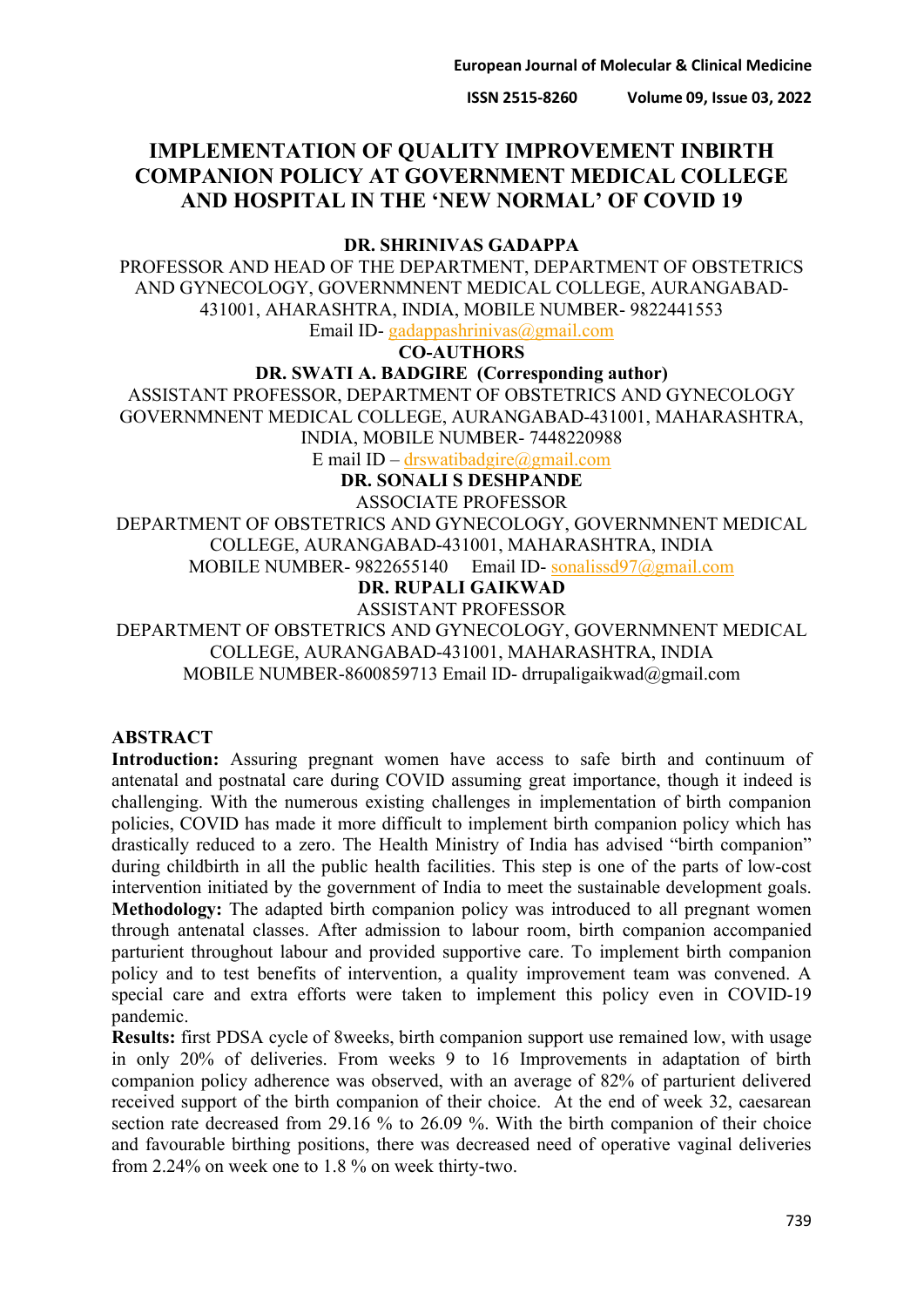**Conclusion:** Providing birth companion of choice is the right of every pregnant woman. The current COVID-19 Pandemic is no exception. The Pandemic must not disrupt every woman's right to high quality, respectful maternity care. In 'New Normal' of COVID-19, everyone should strongly adhere to birth companion policy which will result in emotional, practical and health benefits of having birth companion of choice.

**KEYWORDS**: birth companion; respectful maternity care, COVID-19, quality improvement.

#### **PROBLEM:**

Between the year 2000 and 2017, there is a drop in the maternal mortality ratio by 38% worldwide, but, still low and lower middle-income countries contribute to 94 % of all maternal deaths.[1] Improving maternal health by providing Quality of Care plays a pivotal role in the solution for reducing maternal mortality.

Assuring pregnant women have access to safe birth and continuum of antenatal and postnatal care during COVID assuming great importance, though it indeed is challenging.

Denial of birth companion in the second or third stage of labour, for whatever reason and lack of information about care being given provided are the most common form of disrespect and abuse. There is an acute requirement to humanise childbirth in countries across the world for the realisation of dignity, respect and human rights for all women.

With the numerous existing challenges in implementation of birth companion policies, COVID has made it more difficult to implement birth companion policy which has drastically reduced to a zero. To overcome these challenges, we have utilised quality improvement cycles.

Here, we describe the successful implementation of the birth companion to reduce the unnecessary interventions such as oxytocin infusion, operative vaginal deliveries, caesarean sections and to improve the maternal and neonatal outcome.

#### **INTRODUCTION:**

Reporting and responding to COVID-19, a public health emergency, has strained the already over-stretched health system in India causing severe risk disruptions in the provision of health services, particularly for mothers and children. This could, potentially lead to increase in preventable maternal, new-born and child mortality and morbidity.

Experience suggests that Ebola outbreak in 2014-15 created serious interruptions to the availability, uptake, outcomes and demand of maternal and new-born health services in Sierra Leone that consequently resulted in a 34-percentage increase in maternal mortality ratio and 24 percentage increase in infant mortality rate, illustrating a massive health system failure there. [2]

Hence to maintain the trust in the health system, it is imperative that equal thrust be given to continuing the provision of essential health services covering sexual, reproductive, maternal and child health while countering the COVID -19 pandemic.

The Health Ministry of India has advised "birth companion" during childbirth in all the public health facilities. [3] It is indeed a welcome move aimed at reducing maternal and neonatal mortality. This step is one of the parts of low-cost intervention initiated by the government of India to meet the sustainable development goals. Birth companion is defined as women who have experienced the process of labour, she may be a friend, sister, mother or neighbour and provide continuous one-to-one support to woman experiencing labour and childbirth. The basic idea is to make a childbirth a more natural process through emotional and moral support, comforting measures and healing touches.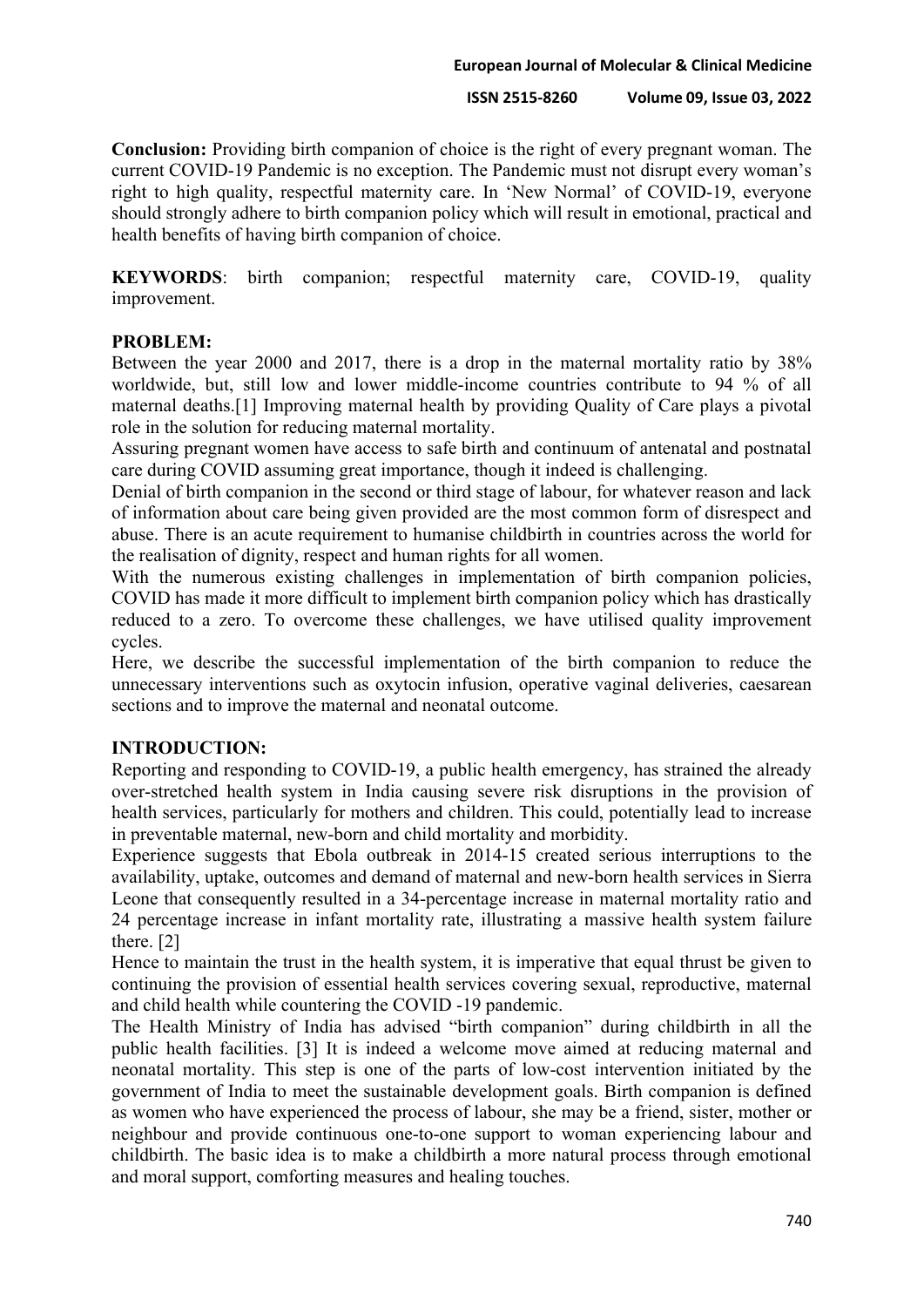Even in this COVID-19 pandemic, one should uphold the women's human rights and healthcare staff should utilize multiple contact points throughout the antenatal and childbirth period to empower women make informed decisions around safe motherhood practices choice of birth companion.

#### **DESIGN-**

Government medical hospital, Aurangabad,(MH), India is the tertiary care centre serving the region with a population density as high as 354/ km2. It is the referring centre for 17 nearby districts. Our department is equipped with 200 beds. Obstetric care occurs in the ante-natal care ward, post-natal care ward, caesarean ward and two delivery wards with around 18,000 deliveries annually. Institutional Ethical Committee approval was taken. Valid consent was taken from the birthing women, who were recruited in the study. Based on WHO recommendations on Birth companion policy, our department decided to test the Birth companion implementation supported by detailed training conducted by maternity ward chief to decrease the caesarean rate, operative vaginal deliveries, need of labour analgesia, length of labour, reduction in neonatal morbidity and mortality. The aim was to bring an improvement in adherence to birth companion policy from 0% to 90%for all institutionalbased deliveries and reduction in the caesarean rate, operative vaginal deliveries, need of labour analgesia, length of labour, reduction in neonatal morbidity and mortality in the new normal of COVID-19.

#### **STRATEGY**

The study was formulated with the aim of increasing the percentage of deliveries accompanied by birth companion in COVID-19 global pandemic from 0 % to 90 % in 32 weeks. The study has been implemented at Government Medical College, Aurangabad from April 2020 to November 2020. A quality of care improvement (QI) team was convened to develop and to test this intervention to reduce caesarean rate, operative vaginal delivery rate and need of oxytocin for labour augmentation. Members included four doctor, eight nursemidwives and two supporting staff. The team employed the four-stage problem solving Model for Improvement and planned for rapid cycle testing of implementation using the Plan–Do–Study–Act (PDSA) approach[4]. Before applying each PDSA cycle to all birthing women, we tested each act on small scale to low risk birthing women and after successful implementation, these PDSA cycles were generalised to all birthing women. The team carefully scrutinized potential root causes and identified that despite relevant coaching sessions, emergency obstetric care and life saving skills done twice a year, poor adherence to birth companion policy persisted as a primary obstacle. Secondary obstacles were frequent staff changes in labour ward and the necessity for leadership to provide stronger motivation and support for the changes needed to ensure quality care.

A detailed birth companion policy of our department is explained as follows. Women were informed about what a birth companion is at their facility during ANC, they were also encouraged to identify and register a birth companion of choice to accompany and support them during labour and birth.

We developed a birth companion register where birth companion chosen by pregnant women are registered at health facility and provided with information on the roles and responsibilities of a birth companion during labour and birth.

One of the components of the RMC pilot is antenatal education classes to prepare pregnant women and their birth companion for the pregnancy, labour and birth journey (what to expect and what to do). The classes were facilitated by interdisciplinary team and guided by an antenatal education classes facilitator manual and toolkit comprising of teaching and learning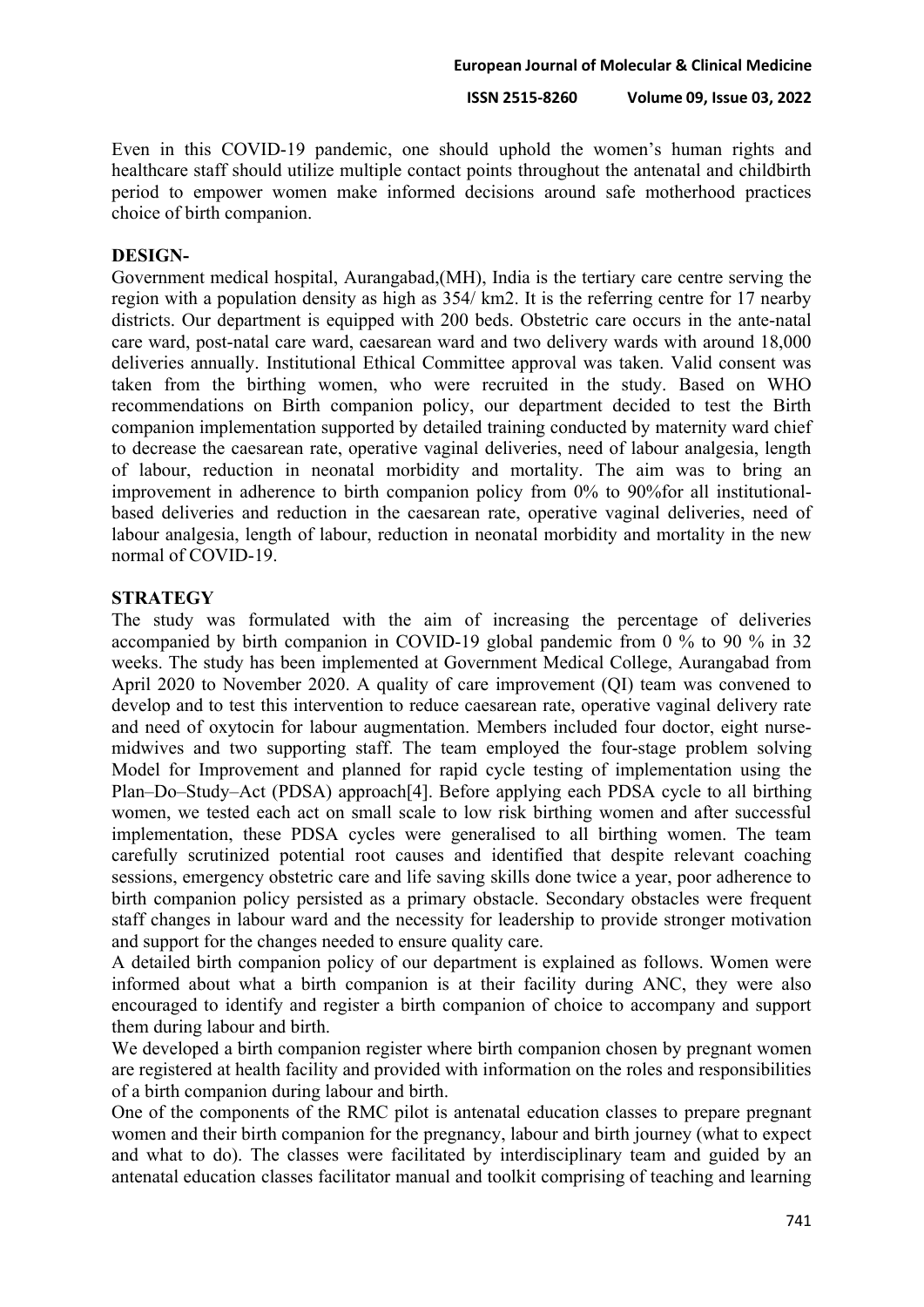aids(posters, pelvic model to simulate the birthing process, etc) as well as birth companion tools to demonstrate non-pharmacologic pain relief techniques(birthing ball, cold and heat packs, etc. Birth companion were also educated regarding cleanliness, hygiene, and warning signs.

Both woman and her birth companion were a part of a symbiotic team who practiced comfort promoting techniques and participated in an orientation of the labour unit.

On admission of a woman in active labour to labour room, her birth companion was instructed to accompany her to the labour room. It was ensured that, birth companion did not have any illness. Each birth companion was provided Identity card and a sterile overcoat. The birth companion provided supportive measures during the labour and birth and following the birth. Specific supportive measures included "being there" with parturient as continuously as possible from admission until after the birth except for meals and bathroom breaks. This continuity is the soul of emotional support and is expressed by many of the following actions: grasping hand, touching, cuddling, talking, meeting eye contact, inspiring and adoring her efforts, helping with ambulation and finding a comfortable birthing position, massaging her back, priming breathing and pushing efforts, encouraging breastfeeding, and looking after the mother and baby after birth.

## **DATA**

Data from all the deliveries accompanied by birth companion were documented into a Microsoft Excel database. Deliveries which were not accompanied by a birth companion were excluded from analysis.

Data is graphically presented in weekly format. And tabulated in the 8-weekly format.

# **RESULTS PDSA CYCLE1 (FIGURE 1)**

### PLAN

Initial steps included formulation and incorporation of the Birth companion policy, formal introduction of the birth companion policy in new normal COVID 19 in staff and a plan for ongoing support through training and performance feedback by Quality care committee. SMS (social distancing-mask-sanitisation) practices were included.

#### DO

The intervention started from the week of 1 April 2020 with introduction of the birth companion policy and initial data collected and review completed as planned beforehand. ADAPTATION

The adapted Birth companion policy was acquainted to the antenatal OPD, labour ward and antenatal ward health care workers during a coaching that demonstrated its implementation. Support was given in the form of 'presence of a companion of choice during labour and delivery. The companion received standardized verbal and written protocol provided by the Quality care team chief, that contained information on: activities involved in giving support to the woman,(stay with her, provide assistance, be tender, keep her calm, massage her, praise and encourage her, ambulate her, look for her needs and fulfil after discussion with the health care provider). The expectation was that the all the parturient mother to be accompanied by birth companion of their choice.

#### FOLLOW-UP

Doctors coached residents, staff nurses and supporting staff assessed over a week with monitoring and assessment of adherence to the Birth companion policy and feedback to build up motivation. A register was maintained for record keeping of birth companions and the progress of labour. Every week, register entries were reviewed and data entered in an excel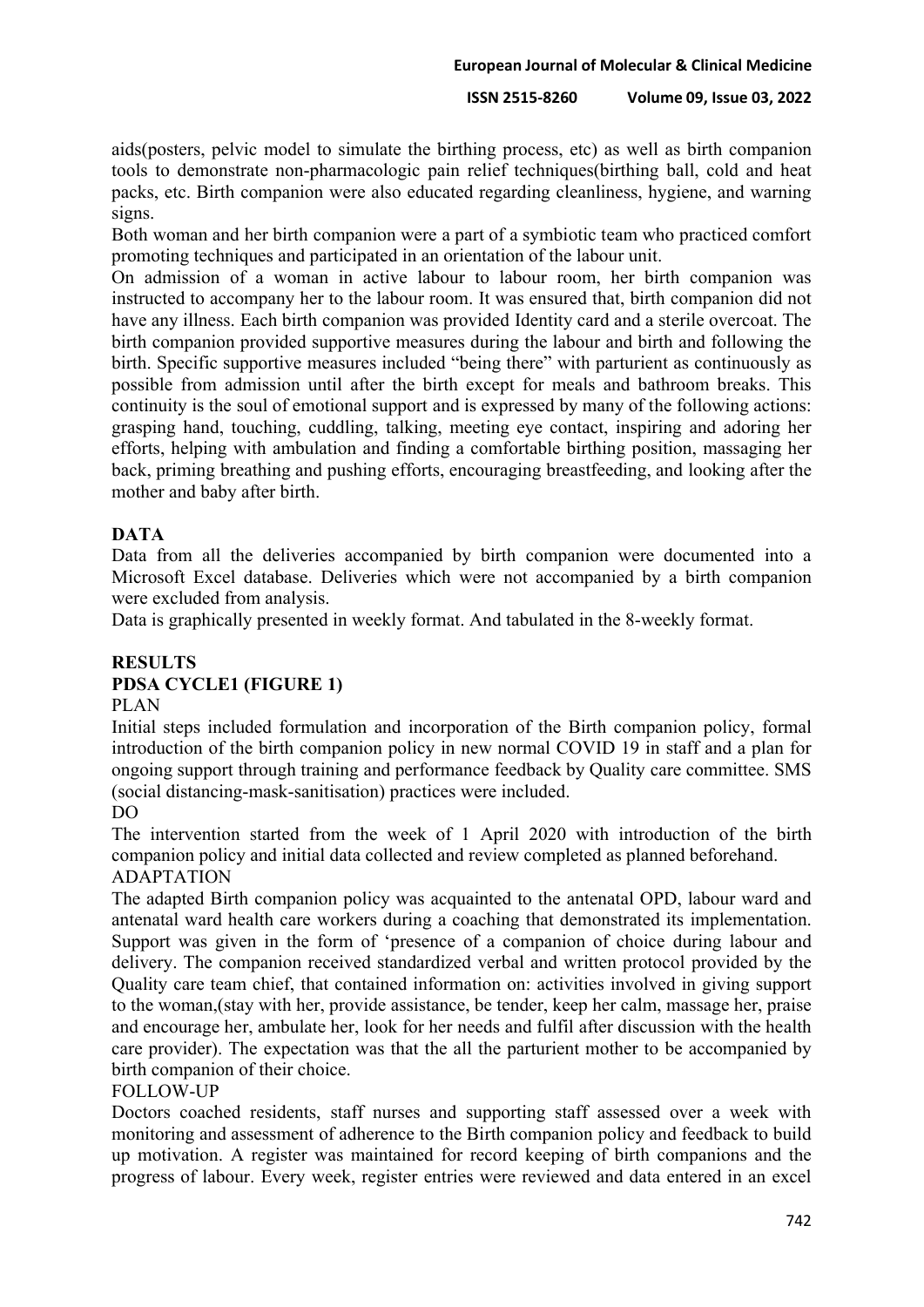sheet to record the number of parturient accompanied by birth companion support, the number of deliveries, use of oxytocin, need of analgesia, progress of labour, need for instrumentation, type of deliveries, and maternal and new-born deaths. These data were assesed weekly with the Quality care Improvement team and were used to improve the current and subsequent PDSA cycles.

### **STUDY**

On estimation of the baseline data on birthing practices by health care providers, we observed presence of birth companion during entire course in labour room, the outcome indicators. From weeks one to eight, we introduced the Birth companion policy as planned and observed compliance among staff nurses. Following the first PDSA cycle of 8weeks, birth companion support was on lower side, with only 20% of deliveries supported by birth companion.

## **ACT**

The Quality care team met to analyse and discuss potential root causes for the want of improvement and solutions. Identified challenges included that the health care providers saw the birth companion policy as the potential for viral spread and the need for social distancing, an additional load in paperwork rather than a tool to aid them provide better care; also, privacy of the other parturient was an issue. Presence of accompanying person was also found to have implications for the organization of space in the facility. Staff nurse rotation was another factor that resulted in new staff unacquainted with the birth companion policy. Also, there was a need to change the coaching from consultant-staff nurse to peer-to-peer (staff-to-staff) training to enhance the birth attendant possession and frequency.



**Figure 1:PDSA cycle 1**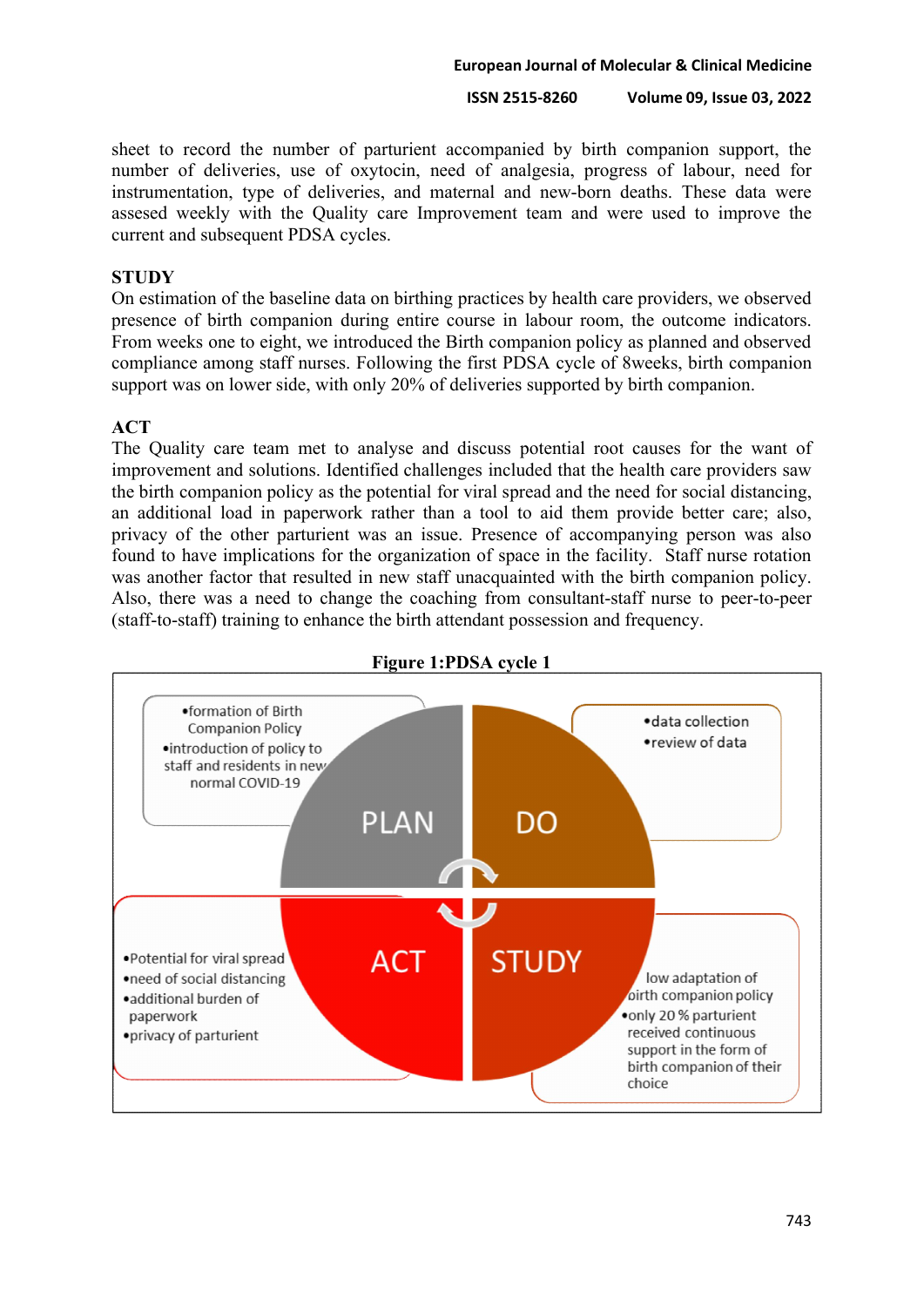# **PDSA CYCLE 2 (FIGURE 2)**

## **PLAN**

We plotted and executed a stronger training model to support new health care worker knowledge and uptake of the birth companion policy. The changes included a transition from a consultant-to-staff nurse coaching model to peer-to-peer coaching with two staff nurses identified as Quality care team champions. Coaching capacity among the champions was intensified through on-the-job training in coaching in Quality Improvement by two hospital leaders, one who had previous training and experience in QI coaching and one who was a national QI trainer. Another change was to ensure strict hygiene measures and social distancing as and when possible. Inclusion of curtains for the privacy of the parturient and to avoid cross- infection. Another change was to shift mother to delivery room, only when she is in active labour. In latent phase, mother would remain admitted in ante-natal ward and be with her companion of choice.

To minimize the risk of cross-infection, following measures were included-

a. A single, healthy, asymptomatic birth companion of choice, who is not in self-isolation through contact with other symptomatic persons, should accompany the woman.

b. Checklist for 'screening' of birth companions was strictly recommended

c. The companion should accompany the parturient throughout labour and birth, without leaving the labour ward except for the short breaks for meal and bathroom.

d. Women and their companions were properly explained about the infection control measures and use of personal protective equipment (PPE). And where needed, made available to them.

e. Admit the woman to the labour room in active phase of labour, and women in pre-labour allowed to stay in the antenatal ward till they have good labour pains. DO

From weeks 9 to 16, commitment, support and regular feedback on behavioural consistency were provided as planned, and ongoing data collection, review and feedback continued. **STUDY** 

Initially, staff remained reluctant to adaptation of the birth companion policy due to the fear of viral spread. After applying strict SOPs of screening of patient and their relatives, maintaining norms of social distancing and use of PPEs, Improvements in adaptation of birth companion policy adherence was noted, with an average of 82% of parturient delivered received support of the birth companion of their choice (figures 3). ACT

On analysing the results, the remaining possible challenges identified included staff rotation resulting in new birth attendants unfamiliar of the Birth companion policy implementation and changing birth companion for one parturient.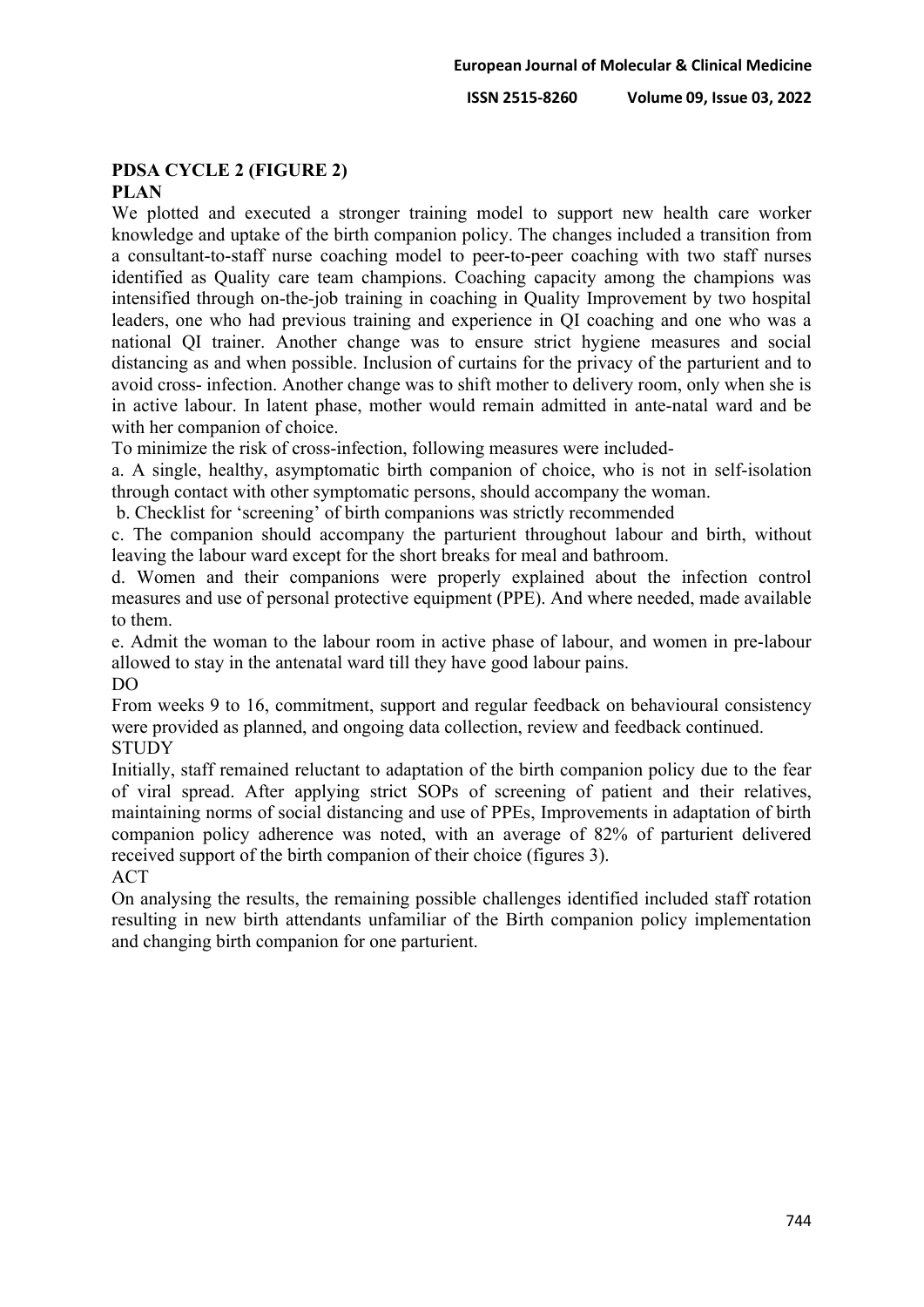

# **PDSA 3**

**PLAN - DO**

In the course of the third PDSA cycle, changes to the intervention implementation included involving management support to lessen staff rotation through the labour ward. We targeted on building a committed and durable team sustaining the improvements in quality of care. This was strengthened through the two quality improvement champions and continuing peerto-peer coaching. Incentives were given to the staff nurses involved in successful implementation in the form of appreciation letter and champion of the week.

# **STUDY-ACT**

From weeks 17 to 24Birth companion policy use continued to rise with an average of 85% of birth supported by birth companion. (figures 3). At this point, the Birth companion policy was integrated into routine practice on the labour ward.

# **MAINTENANCE PHASE**

After the third PDSA cycle, the team continued with training and persuing birth companion policy usage. The overall average rate of birth companion supported deliveries remained stable. Ongoing training and management support were required.

| * * * * * * |  |            |            |                       |                 |               |                    |             |  |  |  |  |
|-------------|--|------------|------------|-----------------------|-----------------|---------------|--------------------|-------------|--|--|--|--|
| Weeks       |  | Total      | Vaginal    | Deliveries            | <b>Birthing</b> |               | Need of Percentage | <b>LSCS</b> |  |  |  |  |
|             |  | deliveries | deliveries | accompanied positions |                 | $oxytocin$ of |                    |             |  |  |  |  |
|             |  |            |            | birth<br>bv           |                 |               | operative          |             |  |  |  |  |
|             |  |            |            | companion             |                 |               | vaginal            |             |  |  |  |  |
|             |  |            |            |                       |                 |               | deliveries         |             |  |  |  |  |
| to          |  | 2330       | 1669       | 78                    | 654             | 1285          | 2.35               | 661         |  |  |  |  |
| (April      |  |            |            |                       |                 |               |                    |             |  |  |  |  |
| May)        |  |            |            |                       |                 |               |                    |             |  |  |  |  |

**Table 1**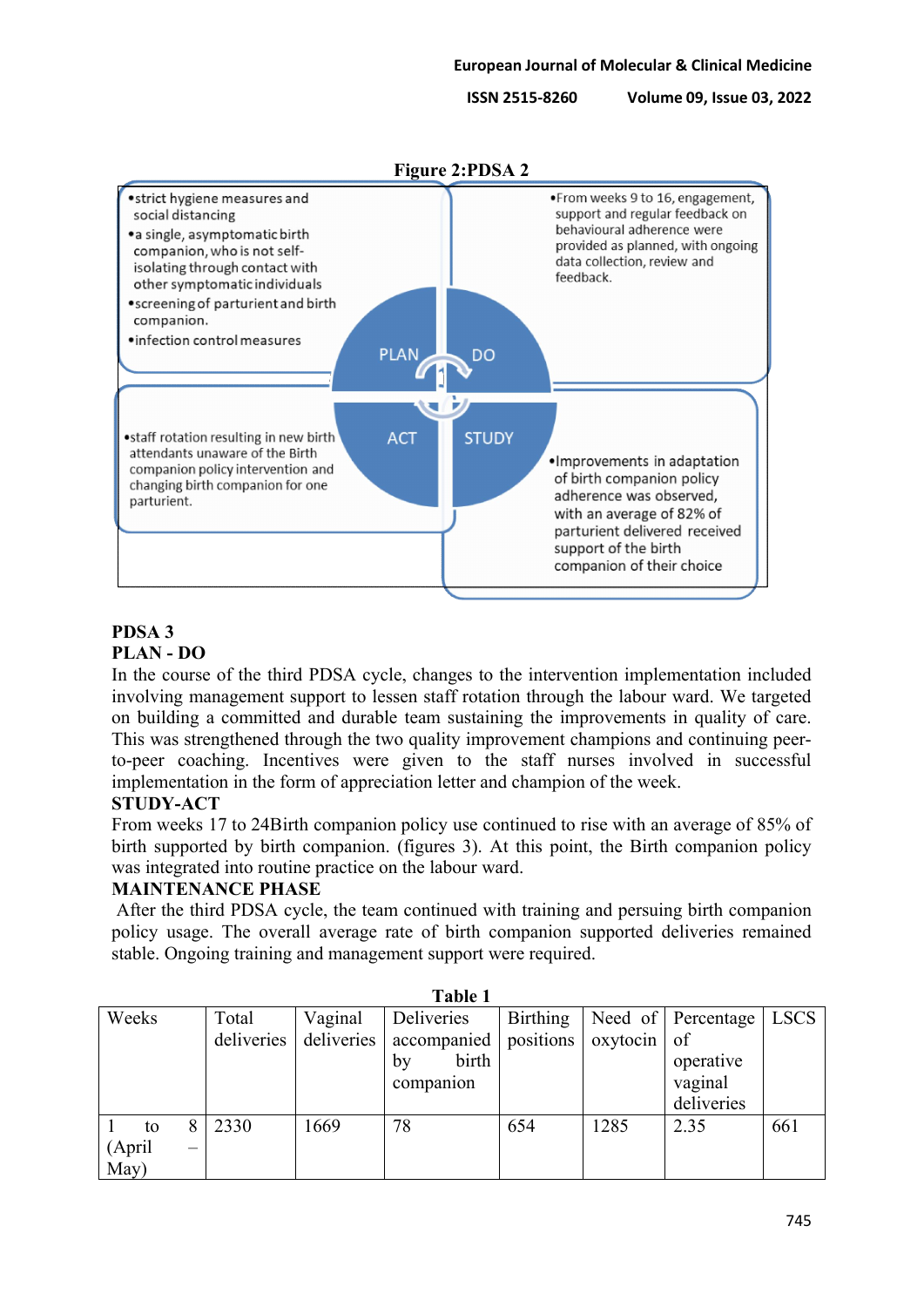#### **European Journal of Molecular & Clinical Medicine**

**ISSN 2515-8260 Volume 09, Issue 03, 2022**

| 9<br>to     | 2426  | 1782 | 639  | 968  | 1187 | 2.63 | 644  |
|-------------|-------|------|------|------|------|------|------|
| $16$ (June- |       |      |      |      |      |      |      |
| July)       |       |      |      |      |      |      |      |
| $17-$       | 2804  | 2102 | 1642 | 1455 | 1011 | 2.18 | 702  |
| 24(August-  |       |      |      |      |      |      |      |
| September)  |       |      |      |      |      |      |      |
| $25 -$      | 2827  | 2114 | 1844 | 1822 | 866  | 1.89 | 713  |
| 32(October- |       |      |      |      |      |      |      |
| november)   |       |      |      |      |      |      |      |
| Total       | 10387 | 7667 | 4203 | 4899 | 4349 |      | 2720 |

After formal introduction of birth companion policy through PDSA cycle 1, only 20 % deliveries were accompanied by Birth companion, as shown in the figure 3. After studying the problem areas and acting upon them through PDSA cycle two and three, 90 % parturient had the support from birth companion. Over the weeks, there was significant increase in the various birthing positions adopted by labouring women as shown on figure 4. At the start of the study, on week one, 45.24% women adopted birthing positions, while on week 32, 90.70 % women adopted various birthing positions with the support of birth companion. From week one to week thirty-two, need of oxytocin decreased from 70.13% to 37.91 %. At the end of week 32, caesarean section rate decreased from 29.16 % to 26.09 % as shown in the figure 5. With the birth companion of their choice and favourable birthing positions, there was decreased need of operative vaginal deliveries from 2.24% on week one to 1.8 % on week thirty-two (figure 5). There was steady decline in the babies with APGAR score at five minutes from 14.42% on week one to 10.98% on week thirty-two (figure 5). As per Table 1, in last maintenance phase (week 25-32), out of total 2114 vaginal deliveries, 1844 vaginal births were accompanied by birth companions, 1822 parturient adopted various birthing position and 866 vaginal deliveries required oxytocin for labour augmentation.



#### **Figure 3: Percentage of deliveries with birth companion support**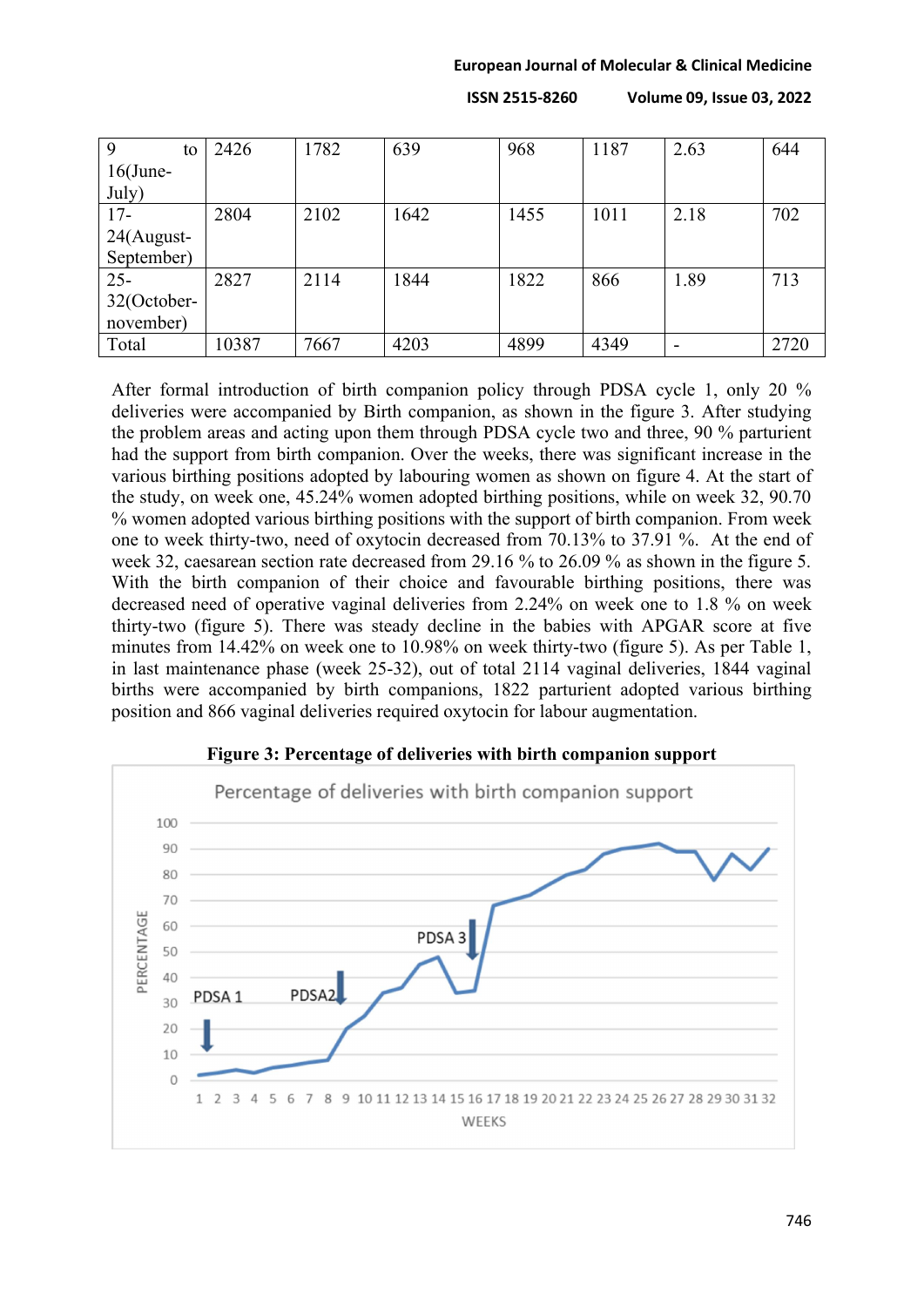



**Figure 5: Caesarean section rate, operative vaginal deliveries, low APGAR score**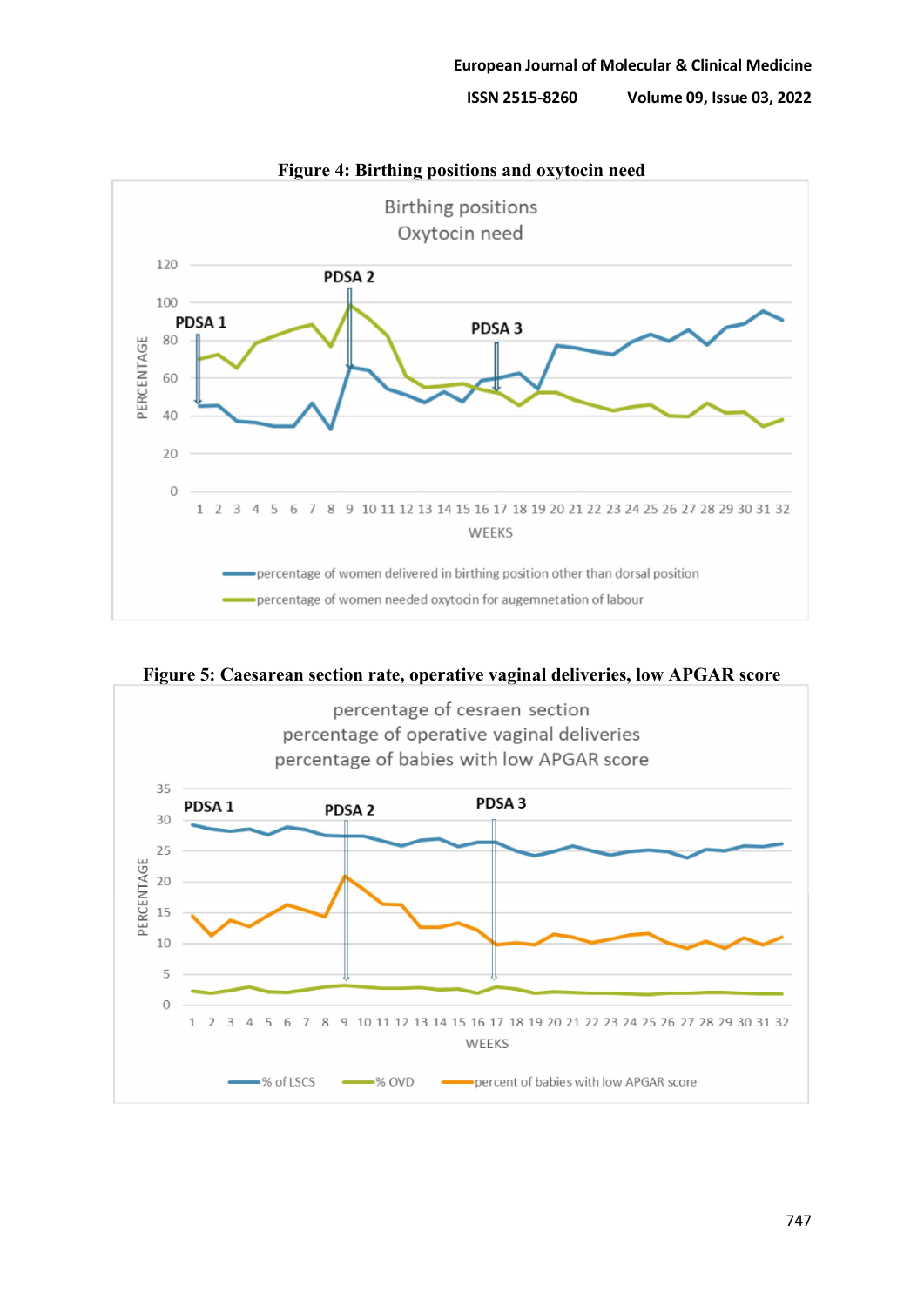#### **DISCUSSION**

The beneficial findings of birth companion noted in this study are similar to those found in other similar trials of birth companion support in labour.

A retrospective randomized controlled trial of 586 participants by Della A et al, revealed that the doula group had statistically shorter total lengths of labour, more cervical dilatation at the time of epidural analgesia/anaesthesia, and higher APGAR score at 1 and 5 min. No significance was noted between the groups in caesarean delivery rate, lengths of  $2<sup>nd</sup>$  stage of labour and epidural rate.[5]

A study by Kashanian et al showed that there was a shorter duration of first and second stage of labour, but no third stage of labour, in women with continuous or one to one support. Also, the proportion of women using oxytocin was higher in pregnant women without continuous support. Number of caesarean deliveries (4 vs 12, P=0.026) were significantly lower in the intervention group compared with the control group. the rates of oxytocin use and APGAR scores of less than 7 at 5 minutes were similar between the two groups.[6]

In a study by Man Wang et al, emergency caesarean section rate was significantly lower in women with supportive care compared to women with routine hospital maternal care  $(3.3\%$  vs 24%).[7]

#### **STRENGTHS AND LIMITATIONS**

We found that executing the Birth companion policy using PDSA cycles developed an approach reflecting local circumstances, which resulted in upgradation in Birth companion policy adherence and decrease in caesarean section rate, decrease rate in operative vaginal deliveries and reduced need of oxytocin augmentation. The core components of the PDSA cycle included leadership support, policy adaptation, and peer-to-peer training to support implementation of the policy. Knowledge among the health care workers was already present, but the attitude toward the implementation of policy was changed in the training course. Evidence of effectiveness included increased satisfaction among parturient mothers, decreased rate of caesarean section, reduced need of oxytocin augmentation, reduced rate of operative vaginal deliveries.

There were number of challenges in the adaptation of policy in COVID- 19 pandemic, such as unawareness of the birth companion policy among the new staff working in COVID labour room, fear of potential spread of the virus, need of social distancing, privacy of the parturient, staff rotation. We overcame these hurdles with the help of PDSA cycles. Establishment of supportive policies, encouragement of health care workers for birth companionship and community education of for adaptation of policies is the most essential step in implementation of policy. A continued medical education is required for understanding the advantages and potential caveats of birth companionship. A woman should be encouraged for birth companion of their choice and educated about whom to choose and what role is to be played by birth companion. A coherent approach has a pivotal role in implementing labour companionship policies at the health care facility. One should search for the possible barriers in the implementation and team of health care provider, staff, superintendent and pregnant women themselves is established for solution.

Limitations of this study – most of the women come in labour room directly in active labour, so antenatal training and counselling of birth companion is not possible, we train them intranatally. Ours is referral centre for many nearby districts, most women came with referral note from outside, so birth companion is not planned beforehand. To overcome this, training sessions should be arranged for the health care workers in the periphery and more generalization of the concept of Birth companion policy to be done.